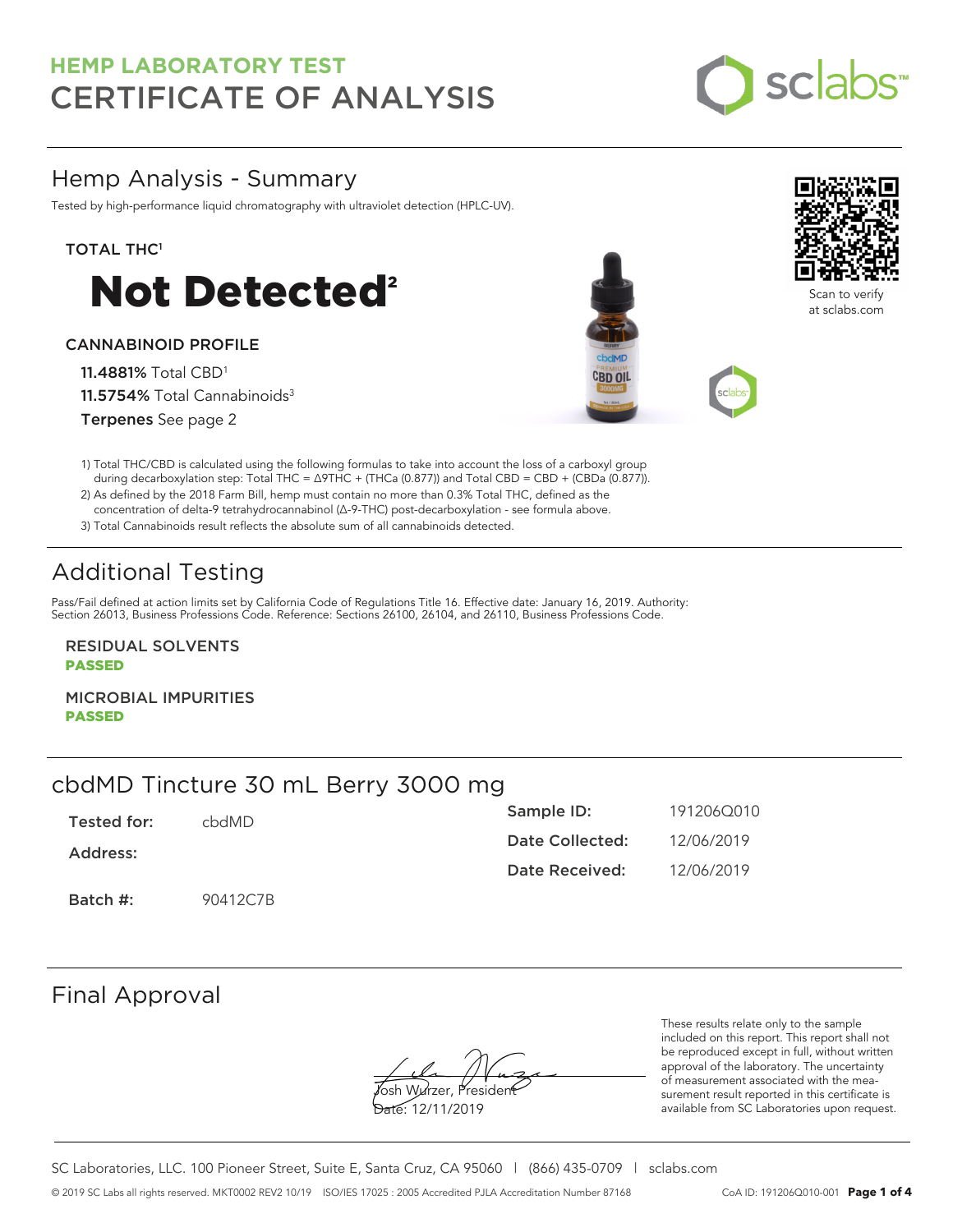

| Sample Name:        | cbdMD Tincture 30 mL Berry 3000 mg |
|---------------------|------------------------------------|
| LIMS Sample ID:     | 191206Q010                         |
| Batch #:            | 90412C7B                           |
| Source Metrc ID(s): |                                    |
|                     |                                    |
| Sample Type:        | Other                              |
| Batch Count:        |                                    |
| Sample Count:       |                                    |
| Unit Volume:        | 30 Milliliters per Unit            |
| Serving Mass:       |                                    |
| Density:            | $0.9397$ g/mL                      |

### **Moisture Test Results**

Moisture

### **Cannabinoid Test Results 12/10/2019**

Cannabinoid analysis utilizing High Performance Liquid Chromatography (HPLC, QSP 5-4-4-4)

**Results (%)**

|                                      | mq/mL           | %         | LOD / LOQ mg/mL          |
|--------------------------------------|-----------------|-----------|--------------------------|
| <b>A9THC</b>                         | ND              | ND        | 0.0009 / 0.003           |
| A8THC                                | <b>ND</b>       | <b>ND</b> | 0.0009 / 0.003           |
| <b>THCa</b>                          | <b>ND</b>       | ND.       | 0.0009 / 0.003           |
| <b>THCV</b>                          | <b>ND</b>       | ND        | 0.0004 / 0.001           |
| <b>THCVa</b>                         | <b>ND</b>       | <b>ND</b> | 0.0013 / 0.004           |
| <b>CBD</b>                           | 107.954         | 11.4881   | 0.0009 / 0.003           |
| CBDa                                 | <b>ND</b>       | ND        | 0.0009 / 0.003           |
| <b>CBDV</b>                          | 0.299           | 0.0318    | 0.0004 / 0.001           |
| <b>CBDVa</b>                         | <b>ND</b>       | ND.       | 0.0003 / 0.001           |
| <b>CBG</b>                           | 0.408           | 0.0434    | 0.001 / 0.003            |
| CBGa                                 | <b>ND</b>       | <b>ND</b> | 0.0008 / 0.002           |
| <b>CBL</b>                           | <b>ND</b>       | <b>ND</b> | 0.0021 / 0.006           |
| <b>CBN</b>                           | 0.113           | 0.0120    | 0.0009 / 0.003           |
| <b>CBC</b>                           | <b>ND</b>       | ND        | 0.0011 / 0.003           |
| <b>CBCa</b>                          | <b>ND</b>       | ND        | 0.0015 / 0.005           |
| <b>Sum of Cannabinoids:</b>          | 108.774         |           | 11.5754 3263.220 mg/Unit |
| Total THC $(\Delta$ 9THC+0.877*THCa) | ND              | ND.       | <b>ND</b>                |
| Total CBD (CBD+0.877*CBDa)           | 107.954         | 11.4881   | 3238.620 mg/Unit         |
| ∆9THC per Unit                       | Action Limit mg |           | ND                       |
|                                      |                 |           |                          |

Δ9THC per Unit Δ9THC per Serving

### **Batch Photo**



SC Laboratories, LLC 100 Pioneer Street, Suite E Santa Cruz, CA 95060 (866) 435-0709 | sclabs.com

| Date Collected: | 12/06/2019 |  |
|-----------------|------------|--|
| Date Received:  | 12/06/2019 |  |
| Tested for:     | cbdMD      |  |
| License #:      |            |  |
| Address:        |            |  |
| Produced by:    |            |  |
| License #:      |            |  |
| Address:        |            |  |
|                 |            |  |

### **Terpene Test Results 12/11/2019**

Terpene analysis utilizing Gas Chromatography - Flame Ionization Detection (GC - FID)

| <b>Total Terpene Concentration:</b> | 0.528             | 0.0528         |                                 |
|-------------------------------------|-------------------|----------------|---------------------------------|
| <b>7</b> Bisabolol                  | <b>ND</b>         | <b>ND</b>      | 0.017 / 0.051                   |
| Cedrol                              | <b>ND</b>         | <b>ND</b>      | 0.029 / 0.086                   |
| Guaiol                              | <b>ND</b>         | <b>ND</b>      | 0.022 / 0.066                   |
| Caryophyllene Oxide                 | <b>ND</b>         | <b>ND</b>      | 0.028 / 0.084                   |
| Nerolidol                           | <b>ND</b>         | <b>ND</b>      | 0.035 / 0.106                   |
| Valencene                           | <b>ND</b>         | <b>ND</b>      | 0.008 / 0.023                   |
| <b>7 Humulene</b>                   | <b>ND</b>         | <b>ND</b>      | 0.013 / 0.038                   |
| <b>7</b> Caryophyllene              | <b>ND</b>         | <b>ND</b>      | 0.018 / 0.054                   |
| <b>7 Cedrene</b>                    | <b>ND</b>         | <b>ND</b>      | 0.017 / 0.051                   |
| Geranyl Acetate                     | <b>ND</b>         | <b>ND</b>      | 0.016 / 0.048                   |
| Geraniol                            | <b>ND</b>         | <b>ND</b>      | 0.017 / 0.05                    |
| R-(+)-Pulegone                      | <b>ND</b>         | <b>ND</b>      | 0.022 / 0.068                   |
| Nerol                               | <b>ND</b>         | <b>ND</b>      | 0.023 / 0.068                   |
| Terpineol                           | <b>ND</b>         | <b>ND</b>      | 0.022 / 0.068                   |
| Menthol                             | <b>ND</b>         | <b>ND</b>      | 0.022 / 0.067                   |
| Borneol                             | <b>ND</b>         | <b>ND</b>      | 0.048 / 0.146                   |
| Isoborneol                          | <b>ND</b>         | <b>ND</b>      | 0.033 / 0.101                   |
| Camphor                             | <b>ND</b>         | <b>ND</b>      | 0.054 / 0.163                   |
| (-)-Isopulegol                      | <b>ND</b>         | <b>ND</b>      | 0.013 / 0.04                    |
| Fenchol                             | <b>ND</b>         | <b>ND</b>      | 0.023 / 0.069                   |
| Linalool                            | <b>ND</b>         | <b>ND</b>      | 0.019 / 0.058                   |
| Terpinolene                         | <b>ND</b>         | <b>ND</b>      | 0.022 / 0.067                   |
| Fenchone                            | <b>ND</b>         | <b>ND</b>      | 0.03 / 0.092                    |
| Sabinene Hydrate                    | <b>ND</b>         | <b>ND</b>      | 0.018 / 0.054                   |
| <b>7</b> Terpinene                  | <b>ND</b>         | <b>ND</b>      | 0.03 / 0.09                     |
| Ocimene                             | <b>ND</b>         | <b>ND</b>      | 0.028 / 0.085                   |
| Eucalyptol                          | <b>ND</b>         | <b>ND</b>      | 0.021 / 0.063                   |
| Limonene                            | 0.528             | 0.0528         | 0.013 / 0.039                   |
| <b>7</b> Terpinene                  | <b>ND</b>         | <b>ND</b>      | 0.03 / 0.09                     |
| 3 Carene                            | <b>ND</b>         | <b>ND</b>      | 0.029 / 0.087                   |
| <b>7</b> Phellandrene               | <b>ND</b>         | <b>ND</b>      | 0.037 / 0.111                   |
| Myrcene                             | <b>ND</b>         | <b>ND</b>      | 0.027 / 0.082                   |
| <b>2</b> Pinene                     | <b>ND</b>         | <b>ND</b>      | 0.027 / 0.081                   |
| Camphene<br>Sabinene                | <b>ND</b>         | <b>ND</b>      | 0.027 / 0.082                   |
|                                     | <b>ND</b>         | <b>ND</b>      | 0.027 / 0.08                    |
| <b>2</b> Pinene                     | mg/g<br><b>ND</b> | %<br><b>ND</b> | LOD / LOQ mg/g<br>0.022 / 0.067 |
|                                     |                   |                |                                 |

### Sample Certification

California Code of Regulations Title 16 Effect Date January 16, 2019<br>Authority: Section 26013, Business and Professions Code.<br>Reference: Sections 26100, 26104 and 26110, Business and Professions Code.



Josh Wurzer, President Date: 12/11/2019

© 2019 SC Labs all rights reserved. MKT0002 REV2 10/19 ISO/IES 17025 : 2005 Accredited PJLA Accreditation Number 87168 CoA ID: 191206Q010-001 **Page 2 of 4**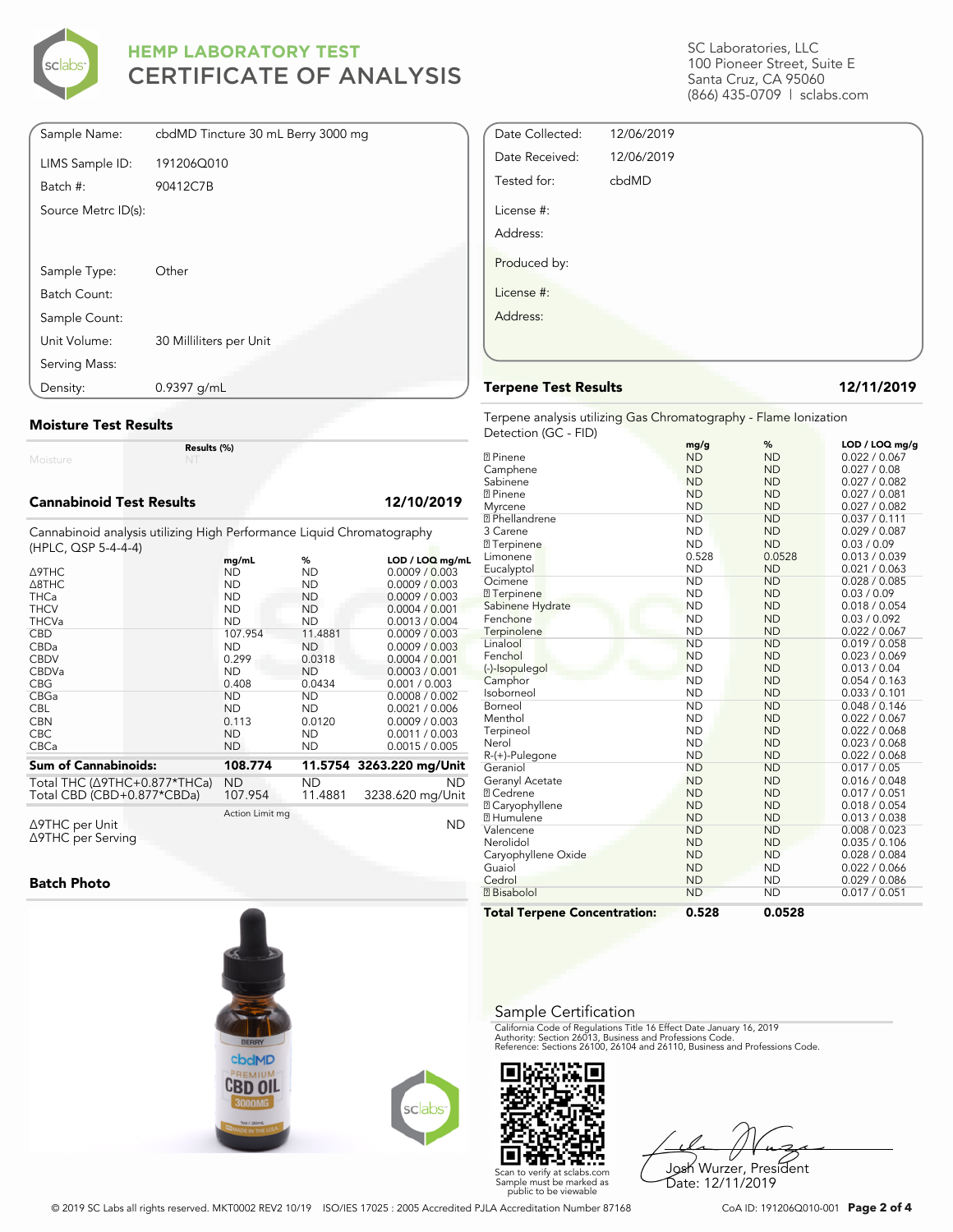

| Sample Name:        | cbdMD Tincture 30 mL Berry 3000 mg |
|---------------------|------------------------------------|
| LIMS Sample ID:     | 191206Q010                         |
| Batch #:            | 90412C7B                           |
| Source Metrc ID(s): |                                    |
|                     |                                    |
|                     |                                    |
| Sample Type:        | Other                              |
| Batch Count:        |                                    |
| Sample Count:       |                                    |
| Unit Volume:        | 30 Milliliters per Unit            |
| Serving Mass:       |                                    |
| Density:            | 0.9397 g/mL                        |

### **Pesticide Test Results**

| Pesticide, Fungicide and plant growth regulator analysis utilizing |                        |                   |                     |
|--------------------------------------------------------------------|------------------------|-------------------|---------------------|
| HPLC-Mass Spectrometry and GC-Mass Spectrometry                    |                        |                   |                     |
|                                                                    | Results (µg/g)         | Action Limit µg/g | $LOD / LOQ \mu g/g$ |
| Abamectin                                                          | NT                     |                   |                     |
| Acephate                                                           | NT                     |                   |                     |
| Acequinocyl                                                        | NT                     |                   |                     |
| Acetamiprid                                                        | NT                     |                   |                     |
| Azoxystrobin                                                       | NT                     |                   |                     |
| <b>Bifenazate</b>                                                  | NT                     |                   |                     |
| <b>Bifenthrin</b>                                                  | NT                     |                   |                     |
| <b>Boscalid</b>                                                    | NT                     |                   |                     |
| Captan                                                             | NT                     |                   |                     |
| Carbaryl                                                           | NT                     |                   |                     |
| Chlorantraniliprole                                                | NT                     |                   |                     |
| Clofentezine                                                       | NT                     |                   |                     |
| Cyfluthrin                                                         | NT                     |                   |                     |
| Cypermethrin                                                       | NT                     |                   |                     |
| Diazinon                                                           | NT                     |                   |                     |
| Dimethomorph                                                       | NT                     |                   |                     |
| Etoxazole                                                          | NT                     |                   |                     |
| Fenhexamid                                                         | NT                     |                   |                     |
| Fenpyroximate                                                      | NT                     |                   |                     |
| Flonicamid                                                         | NT                     |                   |                     |
| Fludioxonil                                                        | NT                     |                   |                     |
| Hexythiazox                                                        | NT                     |                   |                     |
| Imidacloprid                                                       | NT                     |                   |                     |
| Kresoxim-methyl                                                    | NT                     |                   |                     |
| Malathion                                                          | NT                     |                   |                     |
| Metalaxyl                                                          | NT                     |                   |                     |
| Methomyl                                                           | NT                     |                   |                     |
| Myclobutanil                                                       | NT                     |                   |                     |
| Naled                                                              | NT                     |                   |                     |
| Oxamyl                                                             | NT                     |                   |                     |
| Pentachloronitrobenzene                                            | NT                     |                   |                     |
| Permethrin                                                         | NT                     |                   |                     |
| Phosmet                                                            | NT                     |                   |                     |
| Piperonylbutoxide                                                  | NT                     |                   |                     |
| Prallethrin                                                        | NT                     |                   |                     |
| Propiconazole                                                      | NT                     |                   |                     |
| Pyrethrins                                                         | NT                     |                   |                     |
| Pyridaben                                                          | NT                     |                   |                     |
| Spinetoram                                                         | NT                     |                   |                     |
| Spinosad                                                           | NT                     |                   |                     |
| Spiromesiten                                                       | $\overline{\text{NT}}$ |                   |                     |
| Spirotetramat                                                      | NT                     |                   |                     |
| Tebuconazole                                                       | NT                     |                   |                     |
| Thiamethoxam                                                       | NT                     |                   |                     |
| Trifloxystrobin                                                    | NT                     |                   |                     |

SC Laboratories, LLC 100 Pioneer Street, Suite E Santa Cruz, CA 95060 (866) 435-0709 | sclabs.com

| Date Collected: | 12/06/2019 |  |
|-----------------|------------|--|
| Date Received:  | 12/06/2019 |  |
| Tested for:     | cbdMD      |  |
| License #:      |            |  |
| Address:        |            |  |
| Produced by:    |            |  |
| License #:      |            |  |
| Address:        |            |  |
|                 |            |  |

### **Pesticide Test Results**

| Pesticide, Fungicide and plant growth regulator analysis utilizing<br>HPLC-Mass Spectrometry and GC-Mass Spectrometry |                     |                   |                |  |
|-----------------------------------------------------------------------------------------------------------------------|---------------------|-------------------|----------------|--|
|                                                                                                                       | Results $(\mu g/g)$ | Action Limit µg/g | LOD / LOQ µg/g |  |
| Aldicarb                                                                                                              |                     |                   |                |  |
| Carbofuran                                                                                                            | NT                  |                   |                |  |
| Chlordane                                                                                                             | NT                  |                   |                |  |
| Chlorfenapyr                                                                                                          | NT                  |                   |                |  |
| Chlorpyrifos                                                                                                          | NT                  |                   |                |  |
| Coumaphos                                                                                                             | NT                  |                   |                |  |
| Daminozide                                                                                                            | NT                  |                   |                |  |
| <b>DDVP</b> (Dichlorvos)                                                                                              | NT                  |                   |                |  |
| Dimethoate                                                                                                            | NT                  |                   |                |  |
| Ethoprop(hos)                                                                                                         | NT                  |                   |                |  |
| Etofenprox                                                                                                            | NT                  |                   |                |  |
| Fenoxycarb                                                                                                            | NT                  |                   |                |  |
| Fipronil                                                                                                              | NT                  |                   |                |  |
| Imazalil                                                                                                              | NT                  |                   |                |  |
| Methiocarb                                                                                                            | NT                  |                   |                |  |
| Methyl parathion                                                                                                      | NT                  |                   |                |  |
| Mevinphos                                                                                                             | NT                  |                   |                |  |
| Paclobutrazol                                                                                                         | NT                  |                   |                |  |
| Propoxur                                                                                                              | NT                  |                   |                |  |
| Spiroxamine                                                                                                           | NT                  |                   |                |  |
| Thiacloprid                                                                                                           | NT                  |                   |                |  |

### **Mycotoxin Test Results**

| Mycotoxin analysis utilizing HPLC-Mass Spectrometry |    | Results (µq/kq) Action Limit µq/kq | LOD / LOQ µq/kq |
|-----------------------------------------------------|----|------------------------------------|-----------------|
| Aflatoxin B1, B2, G1, G2<br>Ochratoxin A            | NT |                                    |                 |

Sample Certification

California Code of Regulations Title 16 Effect Date January 16, 2019<br>Authority: Section 26013, Business and Professions Code.<br>Reference: Sections 26100, 26104 and 26110, Business and Professions Code.



Josh Wurzer, President Date: 12/11/2019

© 2019 SC Labs all rights reserved. MKT0002 REV2 10/19 ISO/IES 17025 : 2005 Accredited PJLA Accreditation Number 87168 CoA ID: 191206Q010-001 **Page 3 of 4**